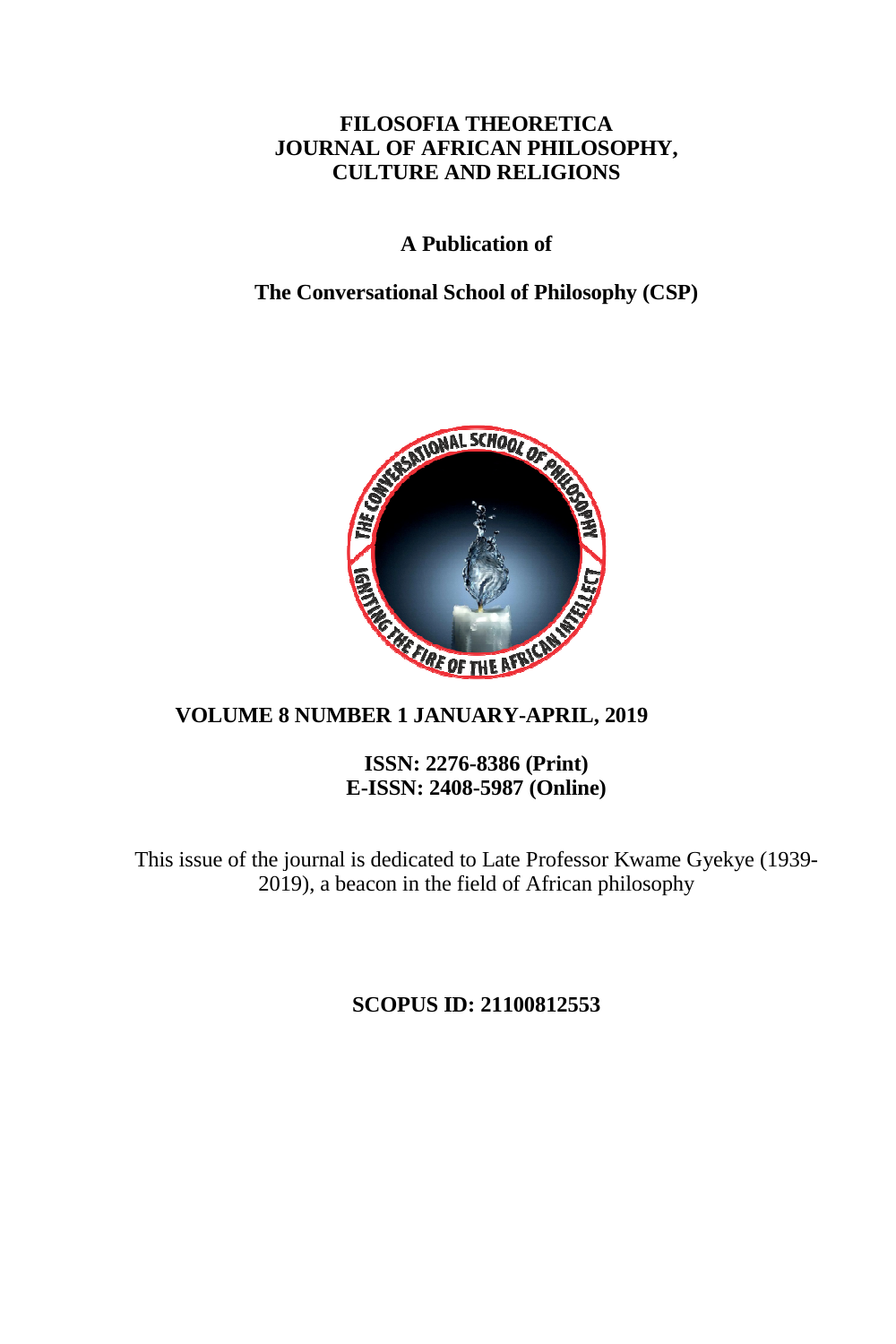## **Editorial Board (General)**

- Dr. Jonathan O. Chimakonam University of Calabar, Editor-in- Chief
- Dr. Michael Onyebuchi Eze University of Amsterdam, Assoc. Editor
- Dr. Mesembe I. Edet University of Calabar, Assoc. Editor
- Dr. Bernard Matolino University of KwaZulu Natal, Assoc. Editor
- Dr. Idom T. Inyabri University of Calabar, Copy Editor I
- Dr. Ada Agada University of Nigeria, Copy Editor II
- Aribiah Attoe University of Calabar, Copy Editor III
- Dr. L. Uchenna Ogbonnaya »» Editorial Assistant
- Victor Nweke »» Editorial Assistant
- Segun T Samuel » Editorial Assistant

# **Associate Editorial Board (French Language)**

- Dr. Pius M. Mosima University of Bamenda, Cameroon Assoc. Editor I
- Dr. Bado Ndoye Université Cheikh Anta Diop, Senegal Assoc. Editor II
- Dr. Paul Christian Kiti University of Abomey-Calavi, Cotonou Copy Editor I
- Dr. Fatima Doumbia Université Félix Houphouët-Boigny Côte d'Ivoire Copy Editor II

# **Editorial Consultants**

- Professor Innocent Asouzu »» University of Calabar, Nigeria
- Professor Thaddeus Metz »» University of Johannesburg, South Africa
- Professor Louise du' Toit »» University of Stellenbosch, South Africa
- Professor Oladele Balogun »» Olabisi Onabanjo University, Nigeria
- Professor Apollos Nwauwa »» Bowling Green State University, USA
- Professor Olatunji Oyeshile »» University of Ibadan, Nigeria
- Professor Bruce Janz »» University of Central Florida, USA
- Professor Uduma O. Uduma »» Ebonyi State University, Nigeria
- Professor Fainos Mangena »» University of Zimbabwe, Zimbabwe

# **Now accredited by the Department of Higher Education and Training (DoHET), Republic of South Africa**

http://www.dhet.gov.za/SitePages/UniversityEducation.aspx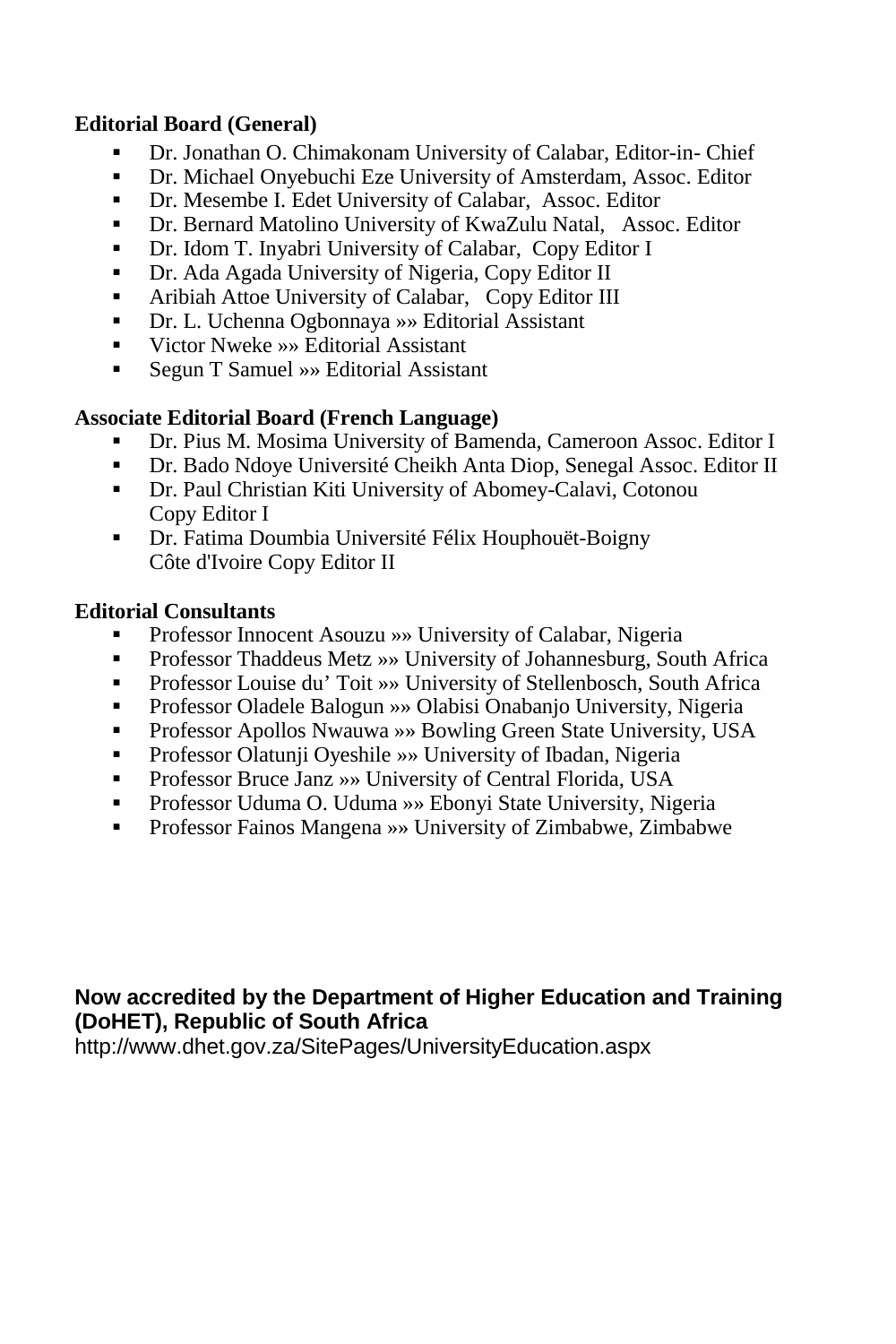## **Note to Contributors:**

General Information: Filosofia Theoretica Journal of African Philosophy, Culture and Religions is dedicated to the promotion of conversational orientation and publication of astute academic research in African Philosophy and Thought. The articles submitted to Filosofia Theoretica must be presented in defensive and conversational style. The journal has a vision to put Africa and African intellectuals on the global map. However, this does not imply that non-Africans cannot submit articles for consideration insofar as the title falls within the focus

of the journal.

**Submission Requirements:** All manuscripts must be original (hence, not under consideration anywhere) and submitted to the editor in MS word format via e-mail: filosofiatheoretica@unical.edu.ng. The entire work can range from 2000 to 6000 words maximum excluding citations with a concise title and a 150 word abstract. Authors are not to place page numbers or paper title (on each page) on the manuscript; we no longer accept endnotes but footnotes may be used in the CSP Style Guide. Articles (or parts of articles) in languages other than English will no longer be considered. All submissions must list the author's current affiliation and contact points (location, e-mail address, etc.). In regards to style the Conversational School of Philosophy Documentation Style which is downloadable from the journal's site is the only acceptable reference style. Camera ready manuscripts will receive first preference in the publishing cycle. Any manuscript not well proof-read will not be considered for review. All manuscripts are peer-reviewed and those considered acceptable by the editors will be published after recommended corrections free of any charges as quality and originality are the ONLY conditions for publishing essays in this journal.

## **Aim**:

FILOSOFIA THEORETICA was founded by Jonathan O. Chimakonam in May 2010 and the aim is to make it a world class academic journal with a global brand that would thrive on standard, quality and originality, promoting and sustaining conversational orientation in African Philosophy. It is published quarterly with maximum of ten (10) articles including book review on each volume in both print and online editions with separate ISSN. The Online version is published by Ajol, South Africa.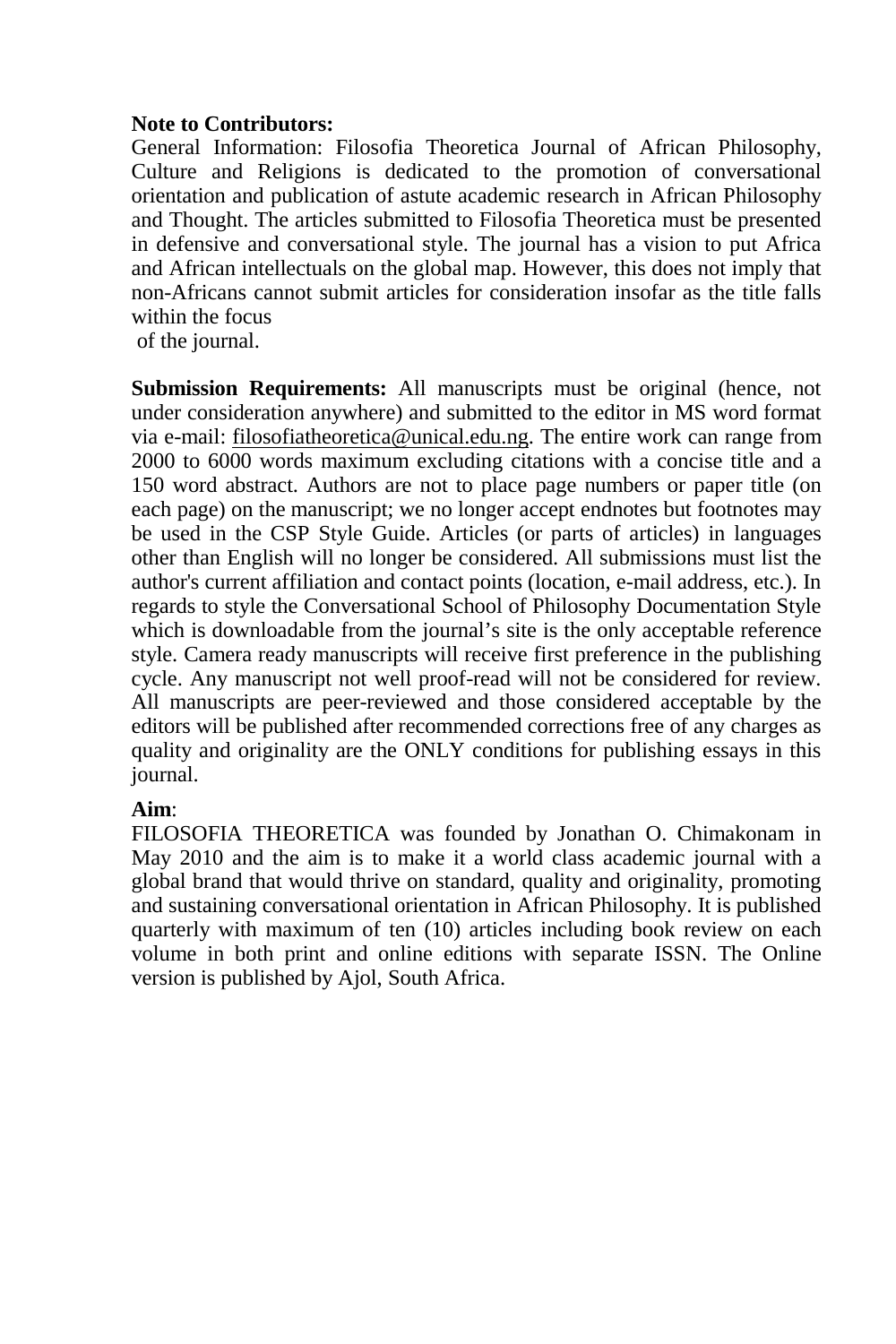#### **Review Process:**

Generally, Editors should be able to reach a decision including recommending corrections if any or acceptance/rejection of any paper within three months of receipt which is communicated to the author subsequently. Authors are therefore advised to avoid needless correspondences. Also, Editors are not committed to the views expressed in articles. Contributors may receive one copy of the journal free of charge but additional copies may be obtained at the normal price. Copyright to articles published in the journal shall remain vested with the journal. All correspondences including subscription, copyright and sponsorship to the Editor via: filosofiatheoretica@gmail.com or sponsorship to the Editor via: filosofiatheoretica@gmail.com or **csp.info@unical.edu.ng** Visit us at:

http://**www.csp.unical.edu.ng**, or

#### **https://journals.co.za/content/journal/filosofia**

## **Indexing Information:**

Filosofia Theoretica is abstracted/indexed in SCOPUS, EBSCO Humanities Source, Scimago, Philosopher's Index, AJOL, Google Scholar, OCLC Worldcat, Archive.org, Scribd, SABINET, The African Journal Archive (AJA), African Digital Repository, Academia.edu, AfricaBib, Stanford.edu, EBSCO Database, Black Studies Center Index, Ovid, ProQuest, JournalTOCs, etc.

#### **Editor's Contact:**

Jonathan O. Chimakonam, The Conversational School of Philosophy (CSP) University of Calabar, Nigeria filosofiatheoretica@gmail.com

**Filosofia Theoretica: Journal of African Philosophy is a publication of the Conversational School of Philosophy. It publishes quarterly: January-April, May-August and September-December. Manuscripts are to be submitted electronically to filosofiatheoretica@unical.edu.ng** or **filosofiatheoretica@gmail.com**

**FILOSOFIA THEORETICA is a member of Committee on Publication Ethics (COPE)** 

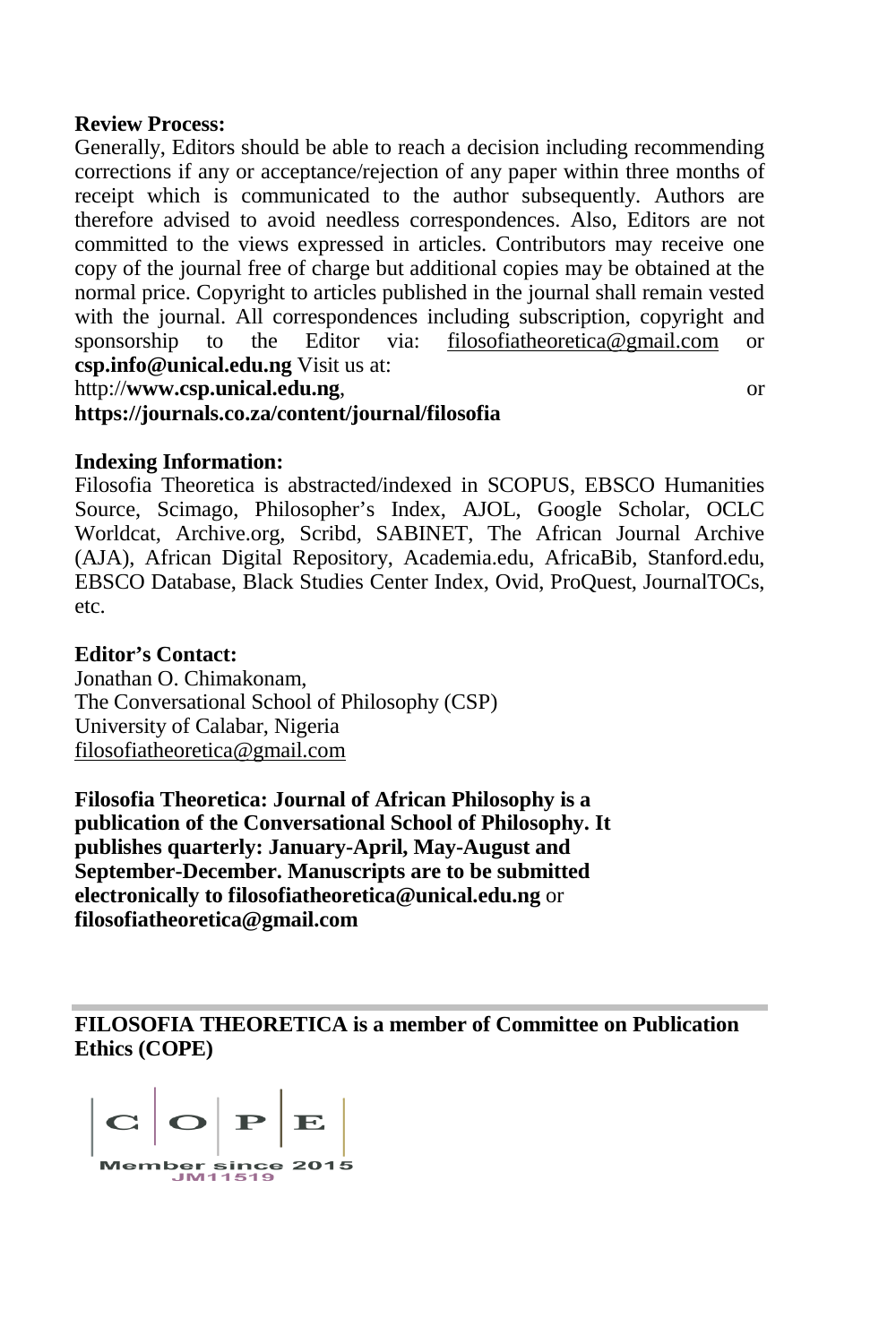# **TABLE OF CONTENTS**

| 1. | Editorial: Inclusive Development, An Afro-Asian Perspective<br>Muk Yan WONG, Ph.D<br>$i - iv$<br>https://dx.doi.org/10.4314/ft.v8i1.1                                                     |
|----|-------------------------------------------------------------------------------------------------------------------------------------------------------------------------------------------|
| 2. | Sustainable-Inclusive Development through Conversational Thinking:<br>The Case for Africa - China Relations<br>Maduka ENYIMBA, Ph.D<br>$1 - 20$<br>https://dx.doi.org/10.4314/ft.v8i1.2   |
| 3. | Inclusiveness Matters: The Development of Ethno-Politics in Malaysia<br>Samuel C. Y. KU, Ph.D and Yuan-Ming CHIAO, Ph.D<br>21-38<br>https://dx.doi.org/10.4314/ft.v8i1.3                  |
| 4. | Discoursing Inclusive Development and Governance in Zimbabwe:<br>Pragmatizing Hunhu/ Ubuntu Philosophy<br>Fainos MANGENA, Ph.D<br>39-54<br>https://dx.doi.org/10.4314/ft.v8i1.4           |
| 5. | Revisiting the Relationship between Economic Growth and Inclusive<br>Development<br>Muk Yan WONG, Ph.D<br>55-68<br>https://dx.doi.org/10.4314/ft.v8i1.5                                   |
| 6. | Inclusive Development: Some Perspectives from African Communitarian<br>Philosophy<br>Pius M. MOSIMA, Ph.D<br>69-94<br>https://dx.doi.org/10.4314/ft.v8i1.6                                |
| 7. | Inclusive Development of Naga Tribes in Nagaland: Strategy for<br>Sustainability<br>Mhadeno Y. HUMTSOE, Ph.D and Hilaria M. SOUNDARI, Ph.D 95-108<br>https://dx.doi.org/10.4314/ft.v8i1.7 |
| 8. | Economic Development in Africa through the Stokvel System: 'Our'<br>Indigenous way or 'Theirs'<br>Mojalefa Lehlohonolo KOENANE, Ph.D<br>109-124<br>https://dx.doi.org/10.4314/ft.v8i1.8   |
| 9. | The Challenge of Stringent, Radical Nationalism to Inclusive<br>Development<br>Savio ABREU, Ph.D<br>125-140<br>https://dx.doi.org/10.4314/ft.v8i1.9                                       |